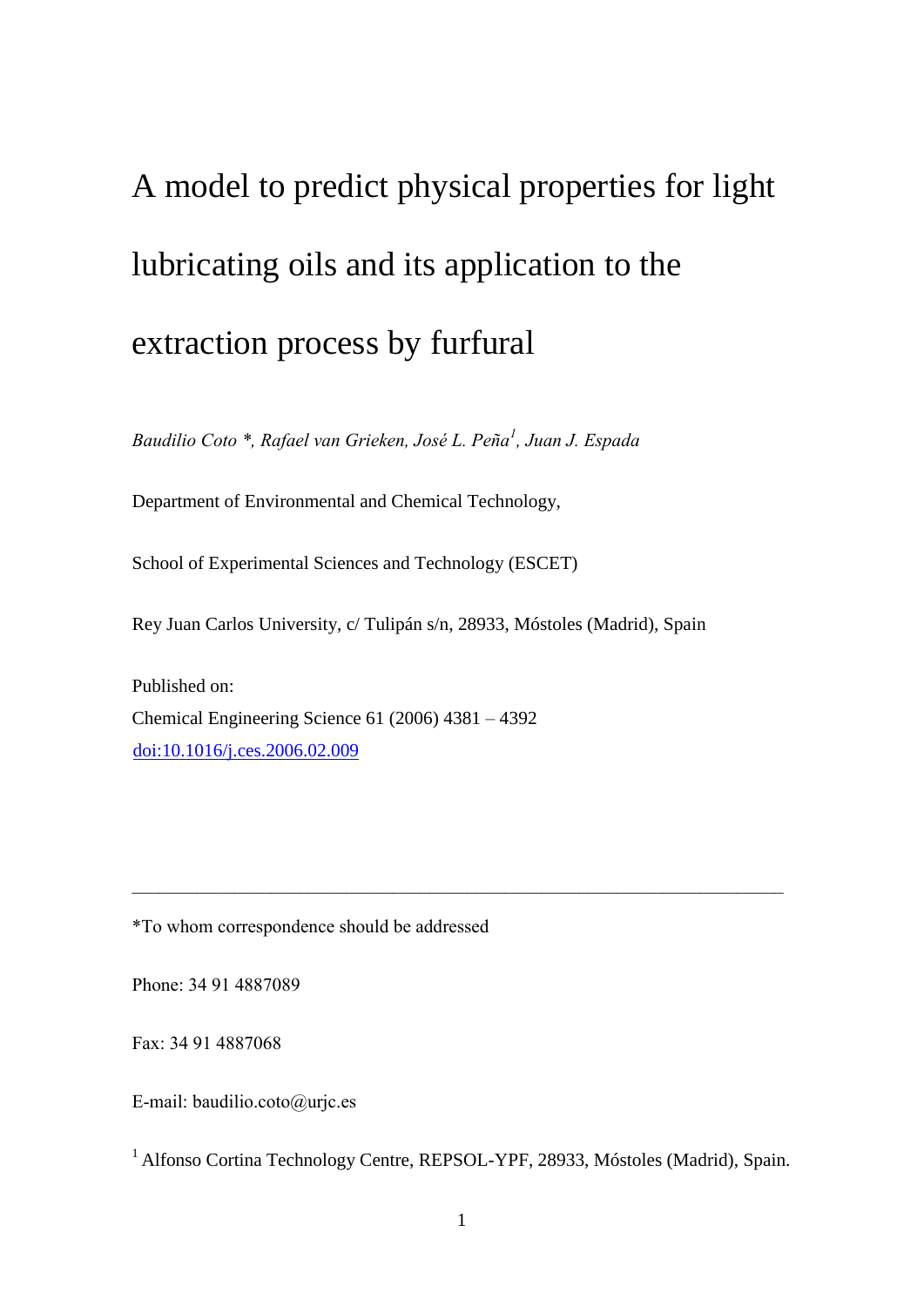## **Abstract**

In the lubricating oil manufacturing process, the aromatic content of vacuum distillates is reduced by solvent extraction, frequently with furfural. In this work, a method based on average pseudo-components properties is developed to calculate physical properties (density, refractive index and sulfur content) of hydrocarbon mixtures. Obtained values were compared to those calculated by other methods reported in the literature, obtaining similar results. In order to simulate the extraction operation, a model based on a reduced number of pseudo-components and the NRTL model is reported for the system furfural+SPD lubricating oil. Thereafter, the extraction operation was simulated by using such model and Aspen Plus® commercial software. Good agreement was found between predicted and experimental values of yield, furfural content, composition and physical properties for raffinates and extracts.

**Keywords**: Extraction, liquid-phase equilibria, separation, simulation, light lubricating oil, furfural.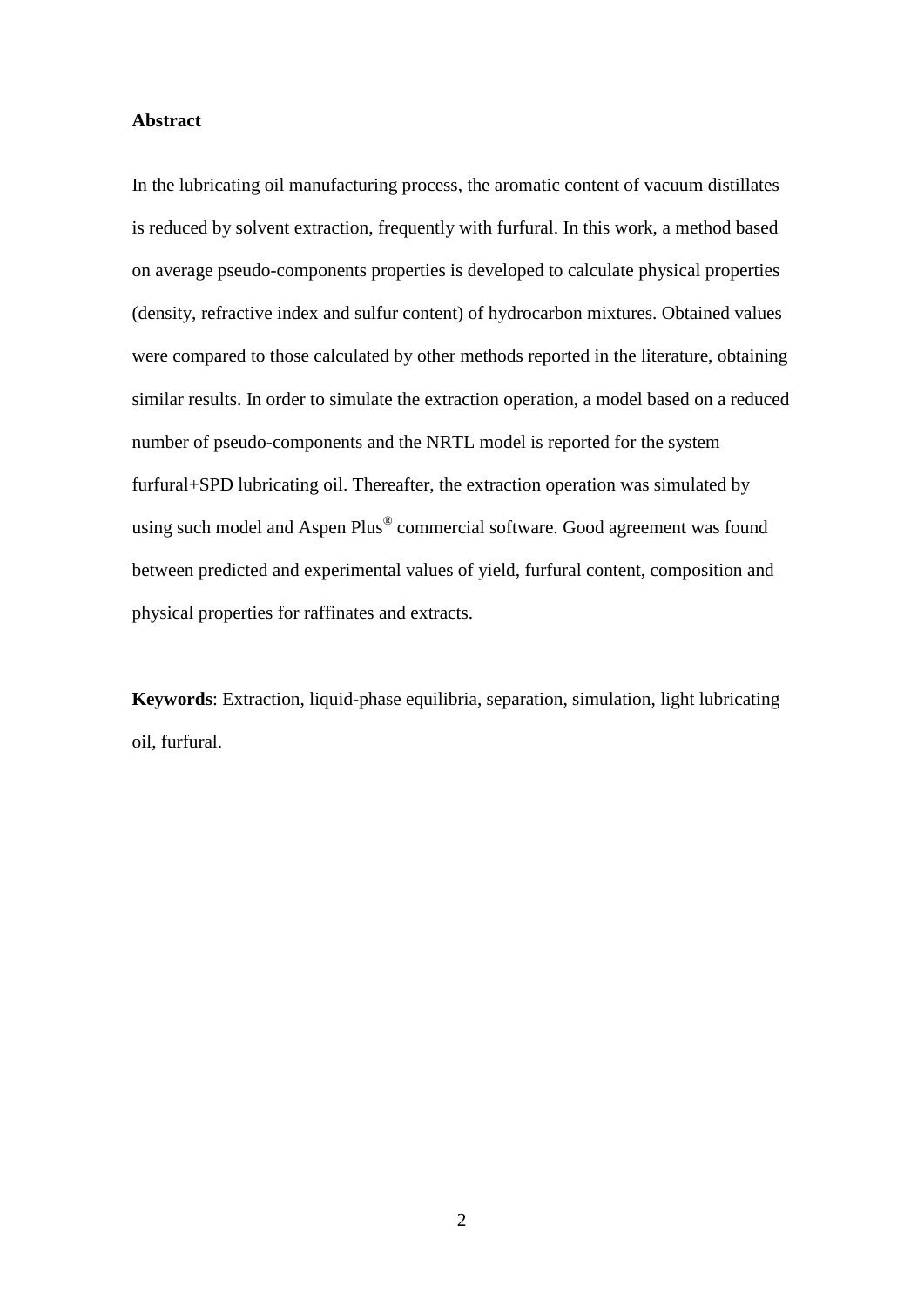#### **1.Introduction**

In the process of manufacturing lubricating mineral oil, the removal of aromatic hydrocarbons from vacuum distillates is required to improve several lubricating properties (Sequeira, 1994; Singh et al., 1978). The residue from the crude oil atmospheric distillation (long residue) is transferred to a vacuum distillation column and separated into different lube oil cuts, characterized by their boiling range and viscosity. Five raw cuts are commonly obtained, called SPD (spindle distillate), LND (light neutral distillate), MND (medium neutral distillate), HND (heavy neutral distillate) and BSD (bright stock distillate).

For many years, several works have been focused on looking for selective solvents for aromatics extraction from hydrocarbon mixtures (Vakili-Nezhaad et al., 1999). A good solvent has to maximize differences in properties between the liquid phases to reduce the loss of oil (Sequeira, 1994). Furfural is one of the most widely used solvents because its selectivity towards aromatic compounds is high enough and decreases slowly with increasing temperature. In addition, such selectivity is acceptable for both light and heavy vacuum distillates as reported by different authors (De Lucas et al., 1993).

The design and simulation of solvent extraction processes have been performed mostly by fully empirical methods (Rahman et al., 1984), requiring experimental information usually not available. Such approach is usually expensive because large experimental determination is needed. Rigorous modeling of the extraction process would be a suitable tool to simulate changes in operating conditions or feed quality, and thus to properly describe the liquid-liquid equilibrium (LLE) established in the extraction operation, a consistent thermodynamic model is needed.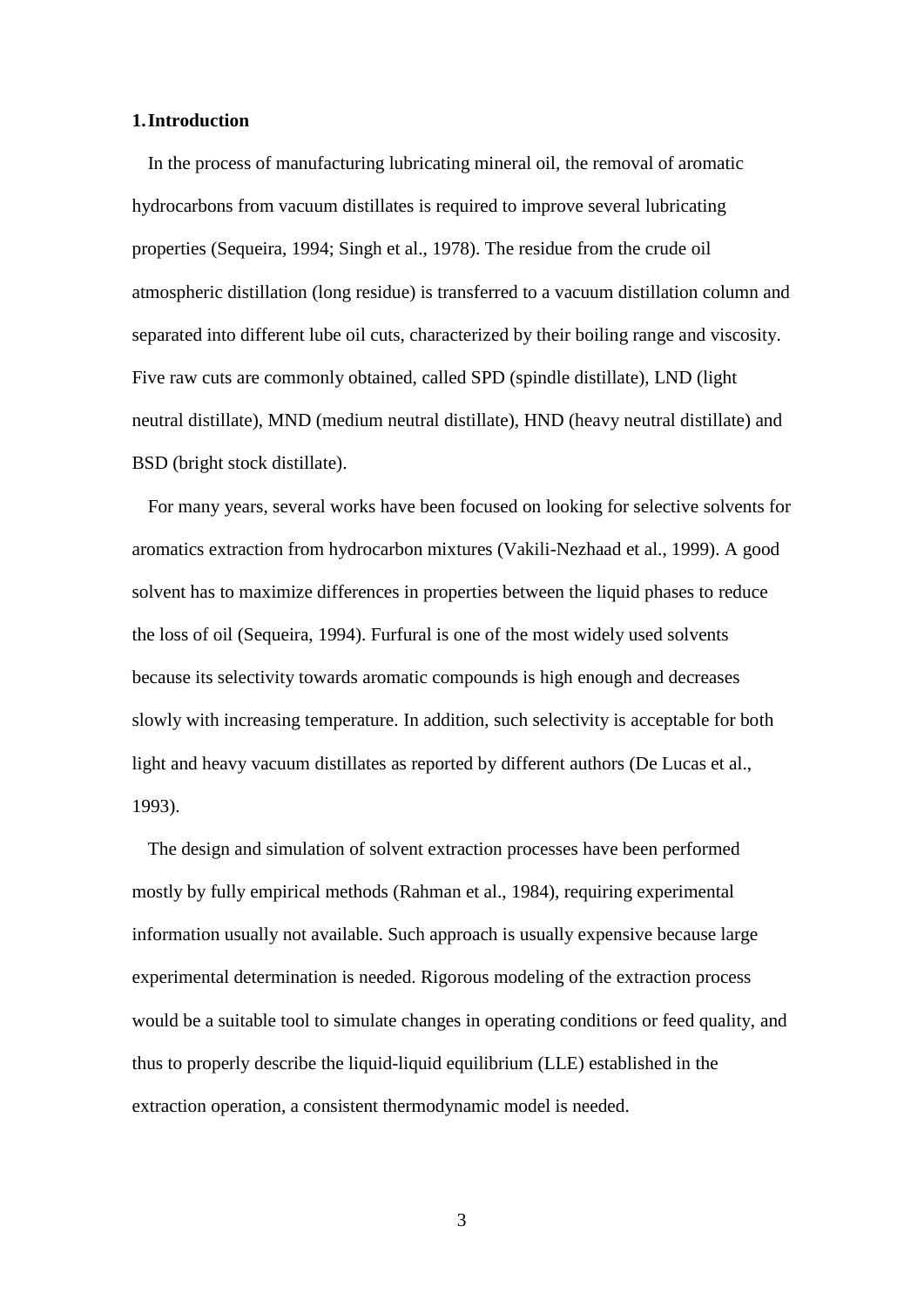Complex mixtures such as petroleum fractions must have their composition defined by empirical methods because it is not possible to identify all the individual compounds present (Hariu and Sage, 1969). The pseudo-components approach based on distillation curves is widely used to represent the complex composition of petroleum fractions (Briesen et al., 2004), although it is not effective in LLE modeling because chemical structure has much bigger effect than boiling temperature. For that reason, the "molecules-type" approach should be more convenient since it makes difference according to chemical nature of compounds (Vakili-Nezhaad et al., 1999). In order to determine the composition of complex mixtures, standard test methods, such as ASTM D2007, are frequently used. However, these methods are time and money consuming and, therefore, composition data are not usually available. For that reason, the characterization of petroleum mixtures is frequently carried out by their physical properties. Such properties can be experimentally determined, but usually are calculated by correlating with other ones. Many relations between properties have been reported in the literature. In this study, only a few ones concerning with density, refractive index and sulphur content will be considered, since these properties are commonly used to characterize lubricant mixtures. Gomez (1989) developed a method to calculate the liquid density for petroleum mixtures, using as experimental information temperature, specific gravity and Watson factor. Reported results show the suitability of such correlation to calculate density for petroleum mixtures within the range 313-923K. Riazi and Roomi (2001) have reported correlations to calculate both liquid density and refractive index using as experimental information specific gravity, molecular weight and mean average boiling point of the mixtures. Good results are reported for pure compounds and for petroleum mixtures with boiling point up to 575K. However, results for heavier fractions were not reported. In order to calculate density, the American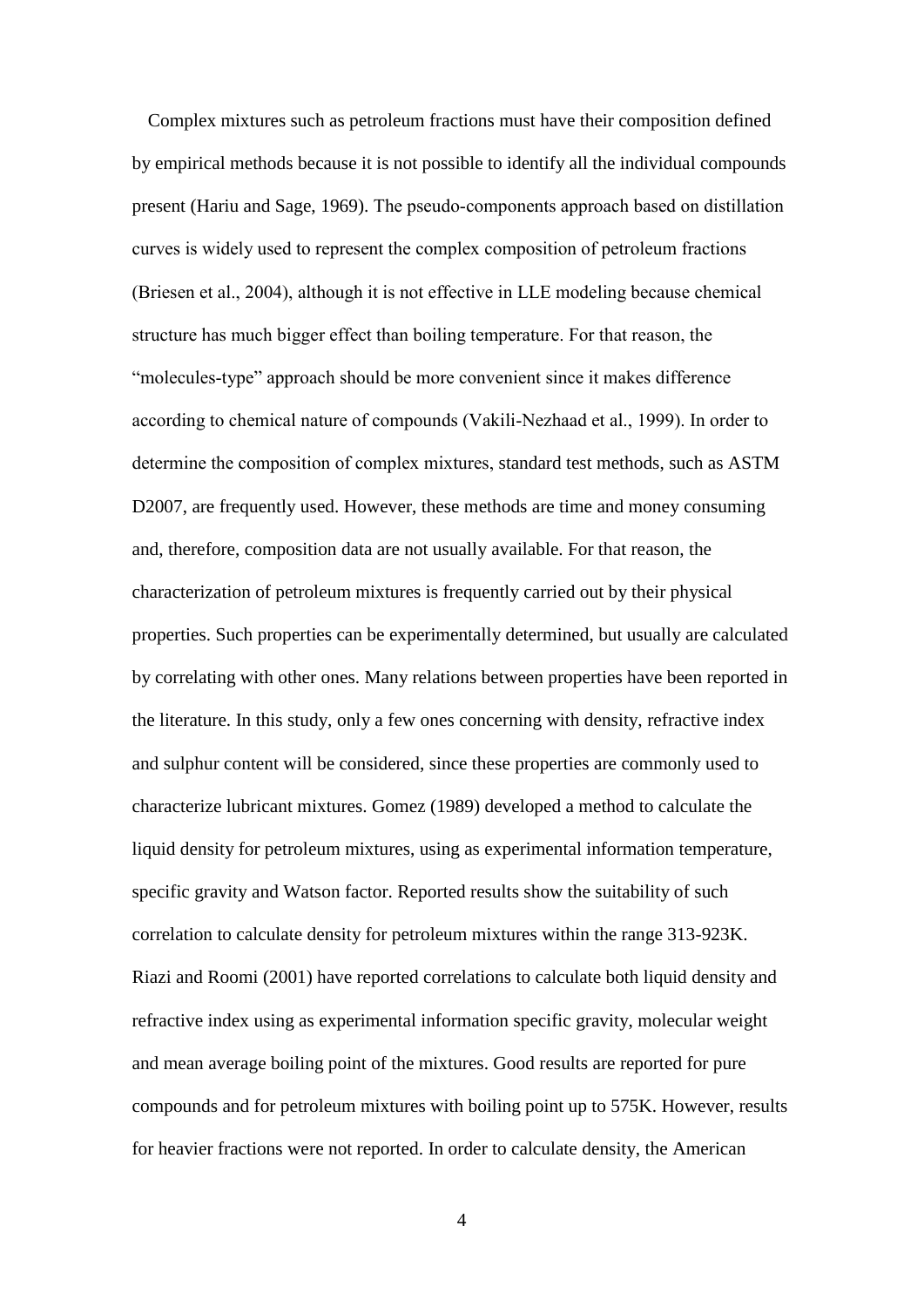Petroleum Institute has reported different relations for petroleum fractions with molecular weight ranging from 70 to 700 and boiling point up to 840K. Riazi et al., (1999) have proposed a method to calculate the sulfur content for petroleum mixtures with molecular weight ranging from 75 to 1500 and sulfur contents up to 6%. These authors found a good agreement between calculated and experimental values for a wide range of petroleum mixtures. Therefore, the correlation between physical properties and composition appears as the key point for the characterization of complex hydrocarbon mixtures. According to that, different authors as Riazi and Daubert (1986) have proposed correlations between the composition (in paraffins, naphtenes and aromatics) and the physical properties (such as the refractive index and the viscosity) for the petroleum mixtures, obtaining good results.

Thermodynamic models, such as NRTL (Renon and Prausnitz, 1968) and group contribution methods have been used to describe LLE in the system solvent+lubricating oils. Different authors (Letcher et al., 2003; Morawski et al., 2003) have recently correlated LLE data for the system furfural+hydrocarbon by means of NRTL and UNIQUAC thermodynamic model. Likewise, De Lucas et al. (1993) have shown that the system furfural+heavy lubricating oils presents type I isotherms and therefore, NRTL model is the most appropriate model to describe LLE in such systems.

Recently, we have reported a method to correlate average pseudo-components properties with composition (in saturates, aromatics and polars) for calculating physical properties (such as the refractive index) of the involved mixtures (feed, raffinates and extracts) (van Grieken et al., 2005). In addition, a model based on such pseudocomponents and the NRTL model was developed to simulate the extraction operation for the system furfural+heavy neutral distillates, obtaining good results.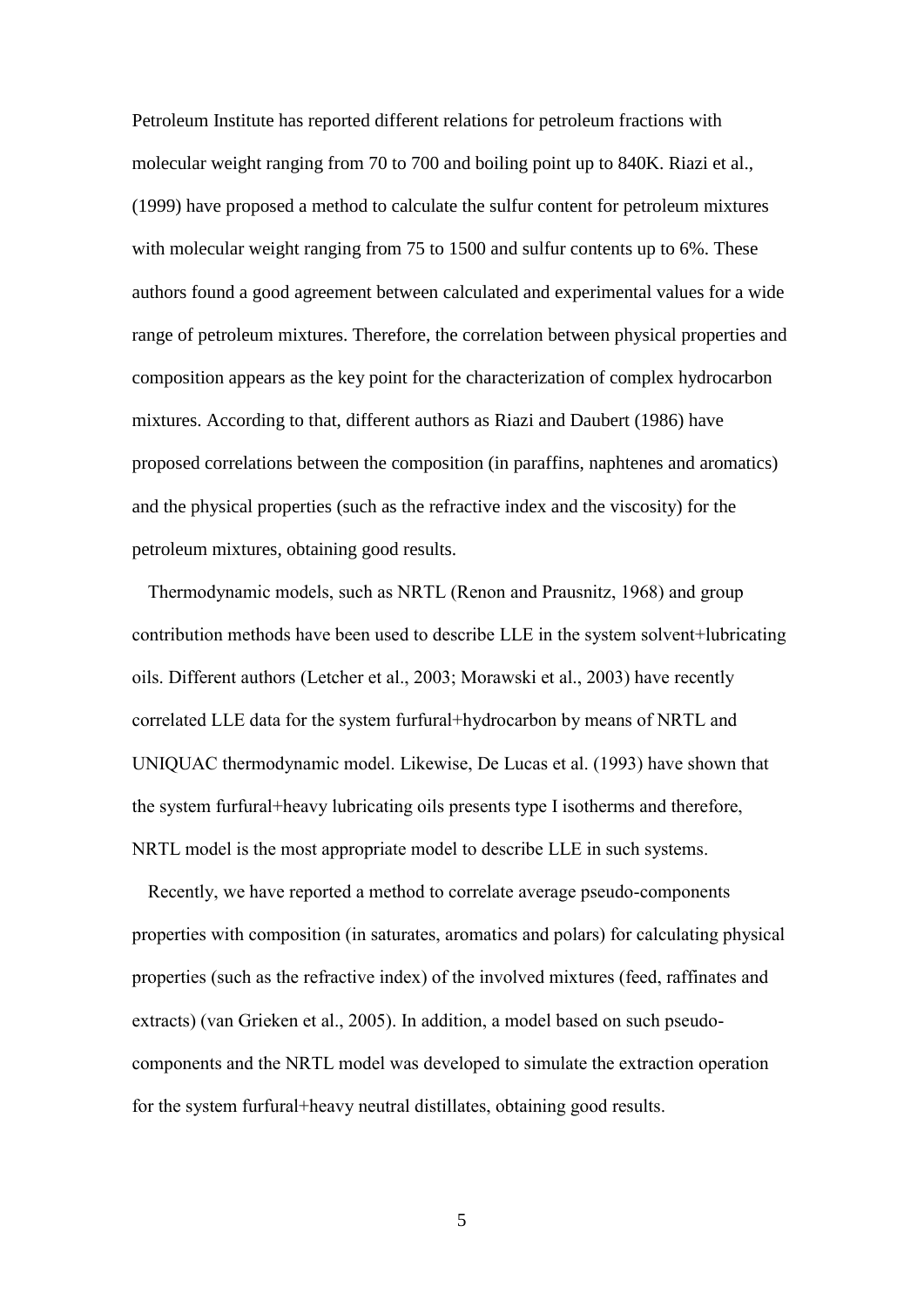In this work, a model was developed to describe the LLE established in the system furfural+light lubricating oil (SPD). The liquid phases (feed, raffinates and extracts) were considered formed by three groups of pseudo-components: saturates (S), aromatics (A) and polars (P). In order to calculate pseudo-component properties (specific gravity, density, refractive index and sulfur content) the method reported was followed. NRTL parameters were calculated by correlating compositions of the different extraction experiments for the considered system at different temperatures and furfural/feed ratios. Consequently, the LLE can be described by means of a thermodynamic model with a reduced number of parameters.

The accuracy of the pseudo-component method and the thermodynamic model was checked by performing eight extraction runs with other SPD lubricating oil, modifying the extraction temperature or the furfural/feed ratio in each experiment. The composition of the different hydrocarbon mixtures (feed, raffinates and extracts) lumped in saturates, aromatics and polars was determined following the ASTM D2007 standard test method. In addition, specific gravity, liquid density and refractive index at 343K and 293K, sulfur content and distillation curves of these mixtures (feed, raffinates and extracts) were experimentally determined by means of ASTM D1298, ASTM D1747, ASTM D4249 and ASTM D2887, respectively (Annual book of standards, 2003). Values for density, refractive index and sulfur content were calculated and compared to those ones obtained by the different methods reported in the literature, obtaining similar results. Finally, these extraction experiments were simulated with a commercial process simulator (Aspen Plus<sup> $\textcircled{\tiny{\textcirc}}$ </sup>) including the developed model, and a good agreement was obtained between predicted and experimental results.

In order to summarize all the parameters needed for the description of the LLE in the extraction operation, a scheme of calculations is shown in Figure 1.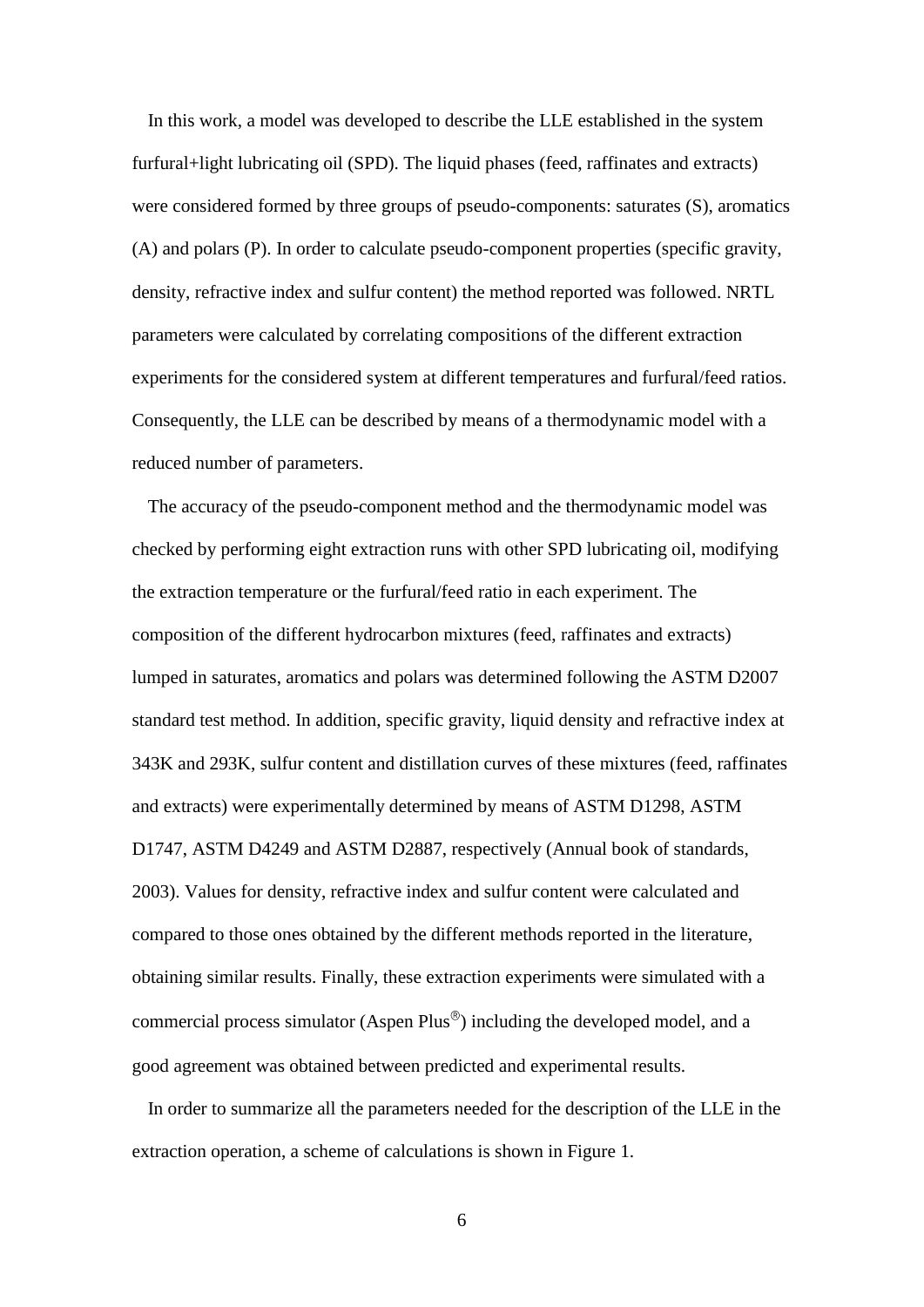#### **2.Experimental Section**

Spindle Distillate (SPD) was provided by REPSOL-YPF from its refinery in Puertollano (Spain). Furfural was also supplied by REPSOL-YPF and distilled before use to remove the oxidation products formed due to air contact.

The experimental results for a first set of extraction experiments were supplied by REPSOL-YPF. A 2L cylindrical stirred glass reactor was used which temperature was set by recirculating silicone oil from a thermostatic bath, and controlled within  $\pm 0.1^{\circ}$ C. A gentle stream of nitrogen was passed to prevent furfural decomposition. Different conditions for extractions with furfural can be found in the literature. Singh and Kishore (1978) reported thirty minutes for agitation and two hours for settling; De Lucas et al. (1993) used two hours for agitation at 280 rpm and fifteen minutes for settling. In this work, the procedure optimised by REPSOL-YPF (Moreno, 1992) was used. Agitation was maintained at 430 rpm for one hour, followed by settling for another hour to achieve a good separation of the two phases. Furfural was removed from extracts and raffinates by vacuum distillation. Table 1 shows composition (in saturates, aromatics and polars), specific gravity (*SG*), liquid density at 343K (*D343*), refractive index at 343K (*RI343)* and sulfur content (*S%*) of feed, raffinates and extracts determined by means of ASTM D2007, ASTM D1298, ASTM D1747 and ASTM D4294, respectively (Annual book of standards, 2003). Each mixture is denoted by a letter (R, raffinate; E, extract), followed by the corresponding number of the experiment.

In addition, a second set of eight extraction experiments for a different SPD cut was carried out following the same procedure mentioned above, but in a 0.5L cylindrical stirred glass reactor. Table 2 shows experimental conditions (temperature and furfural/feed ratio), extraction yields, and furfural content. The characterization of the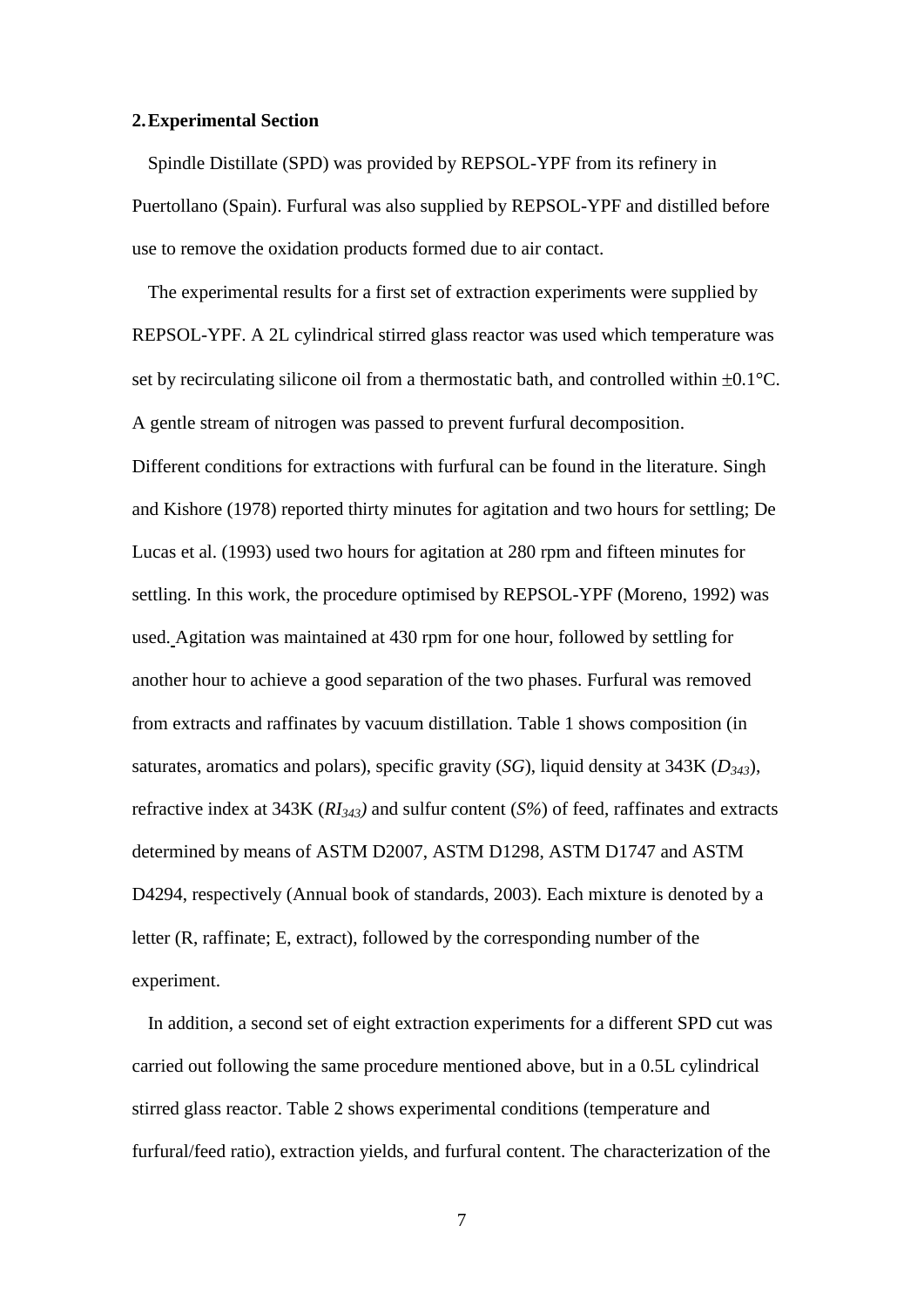involved mixtures (feed, raffinates and extracts) was the same as the mentioned above. Composition (in saturates, aromatics and polars), *SG*, *D343*, *RI343*, and *S%* of feed, raffinates and extracts are also listed in Table 2. For such mixtures, the simulated distillation curves were obtained by means of ASTM D2887 (Annual book of standards, 2003) and they are shown in Table 3.

The quality of experimental data obtained in the second set of extraction experiments was checked by mass balance. The feed composition was calculated from the composition and yield of raffinates and extracts of each experiment, and compared with the experimental value as it is shown in Figure 2. Average absolute deviations between experimental and calculated composition values for saturates, aromatics and polars were 1.2%, 1.9% and 0.9%, respectively. Such values are all within the limits of reproducibility indicated by the ASTM D2007 standard test method. Therefore, the quality of such experiments can be considered satisfactorily.

As it is shown in Tables 1 and 2, for experiments at the same temperature, lower yields of extract were obtained when decreasing the furfural/feed ratio: species undergo less dissolution in furfural, and therefore, the efficiency of the extraction is lower. Consequently, the yield of raffinate is higher. When experiments with the same furfural/feed ratio and different temperature are compared, higher temperatures increase not only aromatic, but also other compounds extraction, reducing the selectivity of the process.

The experimental compositions show that furfural dissolves preferently aromatic compounds, which is the main compound in the extract: 84.2% (T=323K, furfural/feed=1), 73.5% (T=323K, furfural/feed=9), 73.3% (T=353K, furfural/feed=1) and 57.8% (T=353K, furfural/feed=8). On the opposite, in the raffinates are present mainly saturates. Such experimental results confirm the suitability of furfural for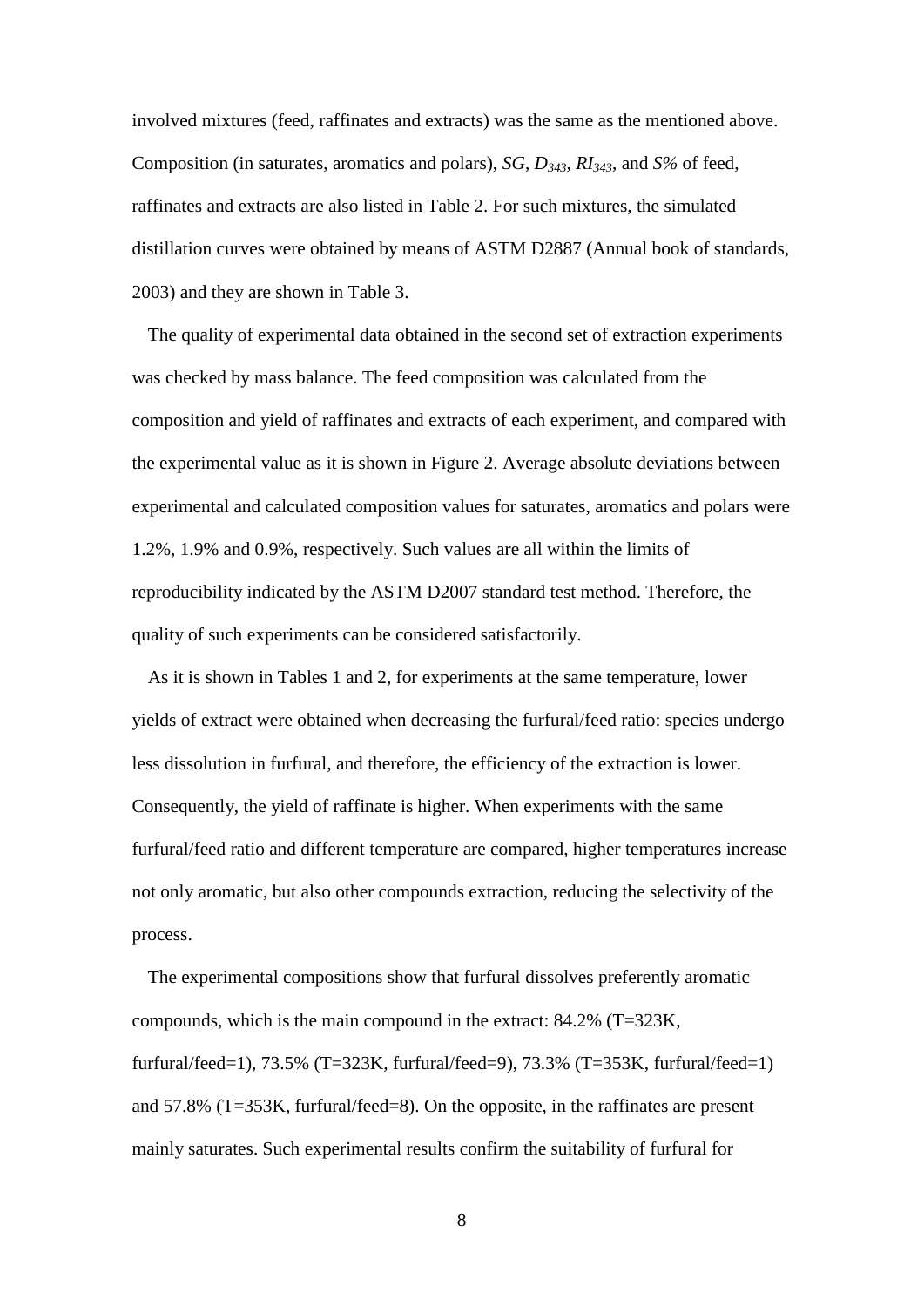extracting aromatic compounds from light distillates. An additional benefit is the extraction of polars  $\langle$  <2.5% in all raffinates), which are usually sulfur containing compounds, undesirable in lubricating oils, as reported before (van Grieken et al., 2005).

Extraction experiments carried out at lower furfural/feed ratios yield raffinates with higher content of aromatics, showing that extraction of aromatic species decreases when furfural/feed ratio becomes lower. As it is shown in Tables 1 and 2, raffinates of experiments carried out at the same furfural/feed ratio and different temperature do not exhibit important differences regarding aromatics content. However, the content of saturates in extracts increases with the temperature, showing that furfural selectivity towards aromatic compounds decreases.

### **3.Model description**

A model was developed to predict both the physical properties of the mixtures and the LLE in the system furfural+SPD lubricating oil. Such model is based on a reduced number of pseudo-components, following that reported elsewhere (van Grieken et al., 2005).

**3.1 Pseudo-components properties.** The involved mixtures (feed, raffinates and extracts) present very complex composition and pseudo-component definition is needed. In this work, the properties considered for characterizing the pseudocomponents were *T50%*, *SG*, *D343*, *RI<sup>343</sup>* and *S%*. The first one was obtained from ASTM D1160 distillation curve and defined as the temperature at which 50 v% of the vacuum distillate used as feed is distilled. It was assumed the same value for the three pseudocomponents considered: saturates, aromatics and polars. The following mixing rule was proposed to calculate hydrocarbon mixture properties:

$$
P_{calc} = \left[\frac{X_s}{100}\overline{P}_s + \frac{X_A}{100}\overline{P}_A + \frac{X_P}{100}\overline{P}_P\right]
$$
 (1)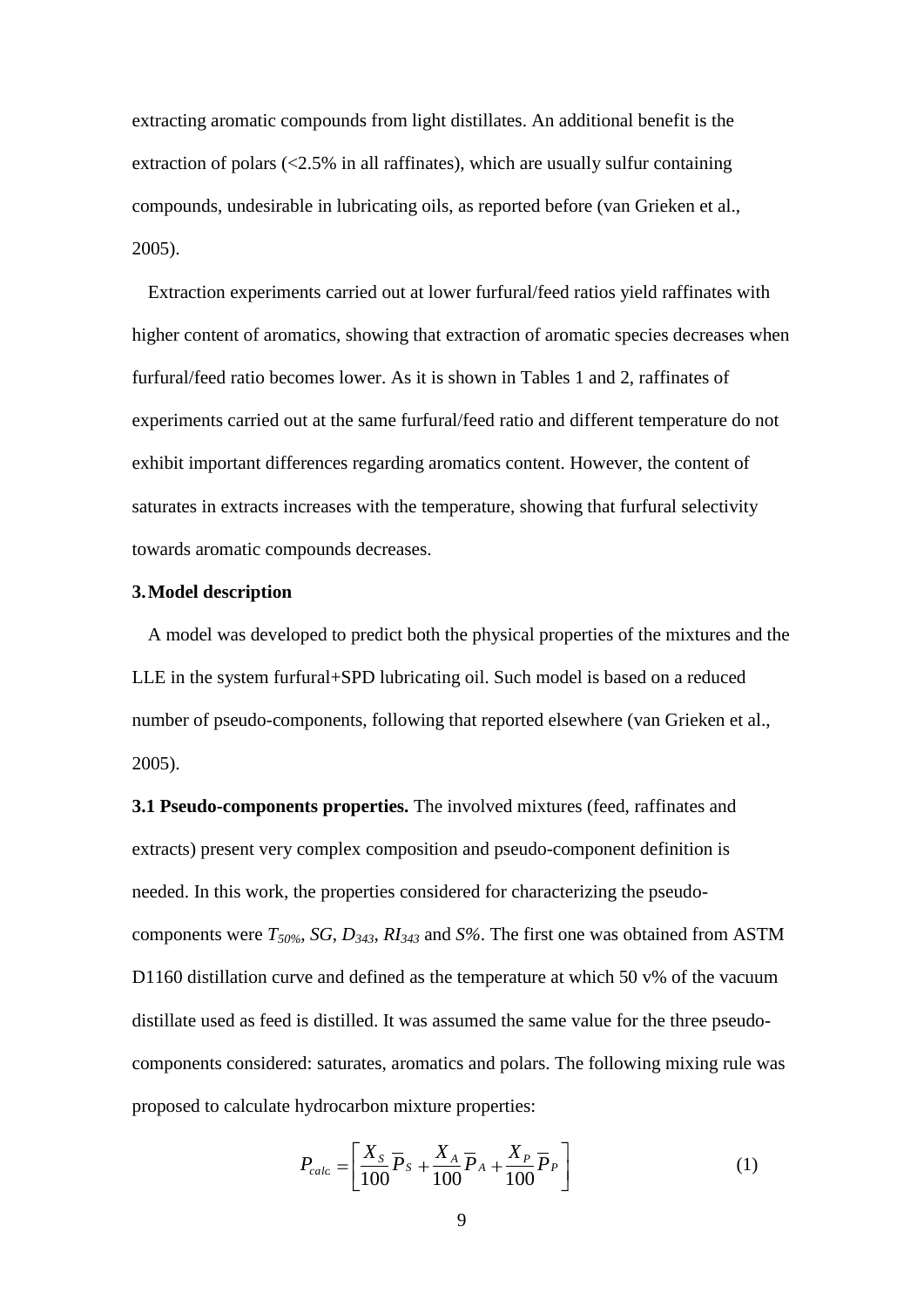where *P* is the considered physical property and  $P_{calc}$  is the value calculated for each mixture;  $X_S$ ,  $X_A$  and  $X_P$  are the compositions (in weight percent) in saturates, aromatics and polars, presented in Table 1; and finally,  $P_s$ ,  $P_A$ ,  $P_P$  are the average property for saturates, aromatics and polars. Optimum values of  $P_s$ ,  $P_A$ ,  $P_P$  are obtained by minimizing the objective function defined as the sum of deviations between experimental and calculated values for each property of the studied lubricating oil:

$$
F = \sum \left| P_{\text{exp}} - P_{\text{calc}} \right| \tag{2}
$$

The pseudo-component properties corresponding to SPD lubricating oil were calculated from experimental data reported in Table 1. Based on the experimental data for pure hydrocarbons (Riazi, 2005) and the average pseudo-component properties reported for HND (van Grieken et al., 2005) and other lubricating oil cuts (Peña, 2000), the following constrains were imposed to the values of pseudo-components properties:

- o *SG, D<sup>343</sup>* and *RI<sup>343</sup>* for saturates has to increase from SPD to HND.
- o *SG, D343,* and *RI<sup>343</sup>* for aromatics and polars have to decrease from SPD to HND (Altgelt and Boduszynski, 1994).
- o *S%* has to decrease when increasing the carbon number (from SPD to HND), and it has to be higher in polar compounds.

Having in mind these considerations, the minimization of equation (2) leads to average values of *SG, D343*, *RI<sup>343</sup>* and *S%* for each pseudo-component listed in Table 4. To check the accuracy of this method, the deviation of the prediction through equation (1) was calculated by means of the absolute average deviation  $\overline{(\varepsilon)}$  as follows:

$$
\bar{\varepsilon} = \frac{\sum \varepsilon_i}{N} \tag{3}
$$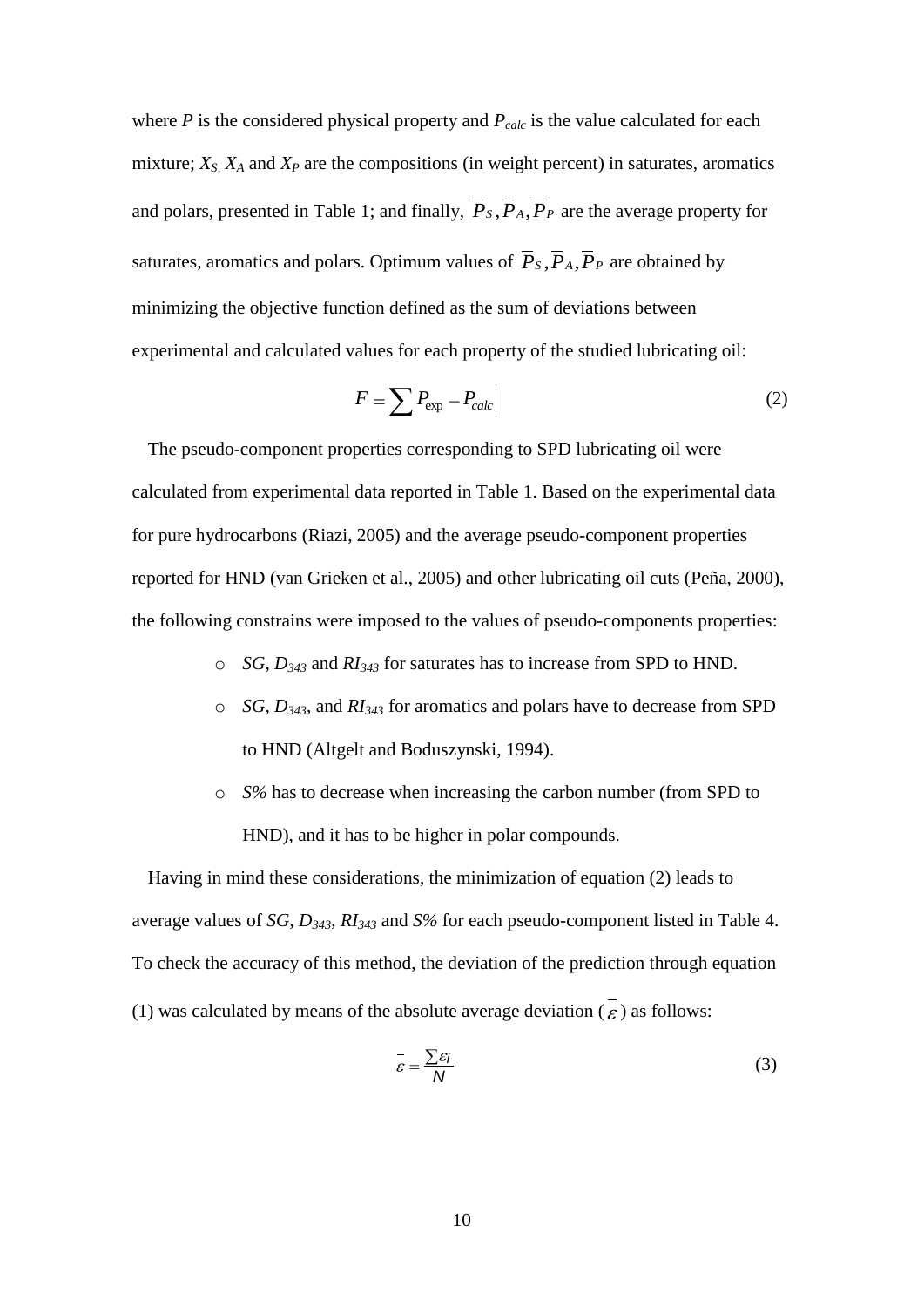where N represents the number of mixtures considered (in this case all the mixtures reported in Table 1) and  $\varepsilon_i$  represents the absolute deviation for each mixture (i), calculated according to the following expression:

$$
\varepsilon_i = \left| P_{\text{exp}} - P_{\text{calc}} \right| \tag{4}
$$

Absolute average deviation of 0.003 for the specific gravity, 0.004 for the liquid density, 0.005 for the refractive index and 0.4 for the sulfur content were obtained.

**3.2 NRTL parameters.** In the description of the extraction experiments, each mixture was considered formed by the solvent and three pseudo-components (Furfural+S+A+P). NRTL was the thermodynamic model used to describe the LLE established in the extraction process. The NRTL equation is based on the local composition concept and considers only binary interactions. The NRTL expression for activity coefficient is given by (Poiling et al., 2001; Prausnitz et al., 2000; Raal and Mühlbauer, 1998):

$$
\ln \gamma_{i} = \frac{\sum_{j=1}^{c} x_{j} \tau_{ji} G_{ji}}{\sum_{k=1}^{c} x_{k} G_{ki}} + \sum_{j=1}^{c} \left[ \frac{x_{j} G_{ij}}{\sum_{k=1}^{c} x_{k} G_{kj}} \left( \tau_{ij} - \frac{\sum_{m=1}^{c} x_{m} \tau_{mj} G_{mj}}{\sum_{k=1}^{c} x_{k} G_{kj}} \right) \right]
$$
(5)

$$
G_{ij} = \exp \left( \mathbf{C}_{ij} \tau_{ij} \right) \tag{6}
$$

$$
\tau_{ij} = a_{ij} + \frac{b_{ij}}{T_{ext}} \tag{7}
$$

where  $x_i$  is the molar fraction of component *i*;  $\alpha_{ij}$  is the tendency of species *i* and *j* to be randomly distributed, and  $\tau_{ij}$  is the parameter of interaction between pairs of molecules *i* and *j*.  $\tau_{ij}$  depends on the temperature of extraction ( $T_{ext}$ ) according to (7) in terms of binary parameters ( $a_{ii}$  and  $b_{ii}$ ) as proposed by Demirel and Gecegörmez (1991). As  $\tau_{ii}=0$ ,  $a_{ij} \neq a_{ji}$ ,  $b_{ij} \neq b_{ji}$  and  $\alpha_{ij} = \alpha_{ji}$ , five binary parameters should be considered as adjustable parameters to characterize each binary interaction.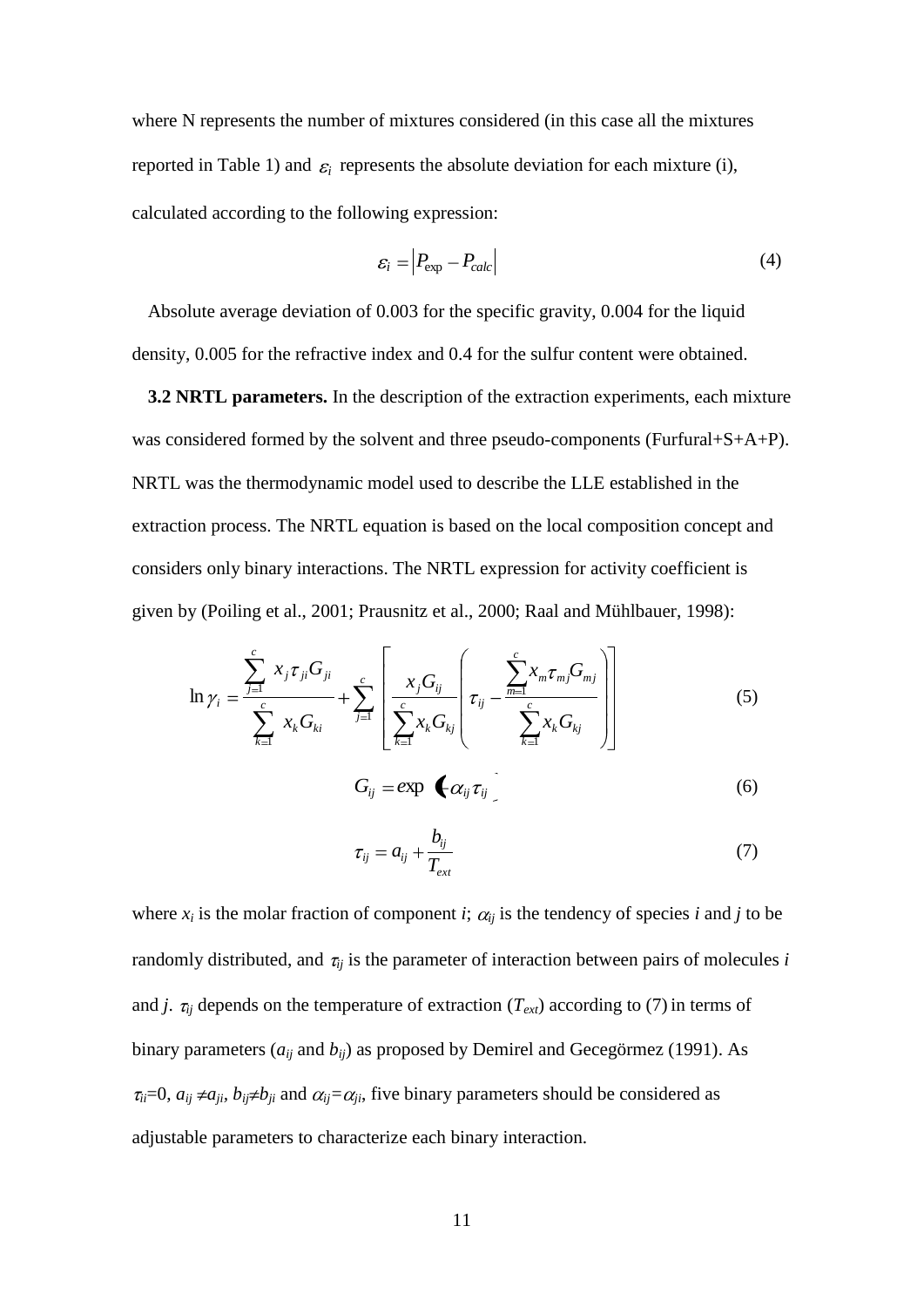The SPD NRTL binary interaction parameters were calculated from the SPD extraction experiments shown in Table 1. Liquid-liquid equilibrium data from the SPD experiments in Table 1, *T50%* and the pseudo-component average specific gravity from Table 4, were used to determine the NRTL adjustable parameters by means of a suitable algorithm provided in Aspen Plus®, based on the generalized least squares method (Britt and Luecke, 1973). The values obtained for the NRTL parameters for SPD are shown in Table 5.

# **4.Results and discussion**

**4.1 Physical properties.** Once the pseudo-component properties were estimated from the first set of experiments (Table 1), the properties of each mixture involved in the second set of extraction experiments (*SG*, *D343*, *RI<sup>343</sup>* and *S%*) were estimated through equation (1), using the composition of each mixture from Table 2 and the pseudocomponents properties from Table 4. Experimental and calculated values are compared in Figure 3 and no important deviations were found. Absolute average deviations between experimental and predicted values were 0.005 for *SG*, 0.004 for *D343*, 0.007 for *RI<sup>343</sup>* and 0.4 for *S%*. According to such results, the pseudo-component description is accurate enough. Therefore, it is possible to predict such properties for the experiments presented in Table 2, by using the pseudo-components properties calculated from experiments carried out with a similar lubricating oil but not the same (Table 1).

In order to check the quality of pseudo-component method, the obtained results were compared to those calculated by other methods reported in the literature. The methods reported by Riazi and Daubert (1986), Riazi and Roomi (2001), API (1987) and Gomez (1992) were used to calculate the liquid density at 293K for the involved mixtures. In addition, Riazi and Daubert (1986), and Riazi and Roomi (2001) reported a method used to calculate the refractive index at 293K. The method proposed by Riazi et al.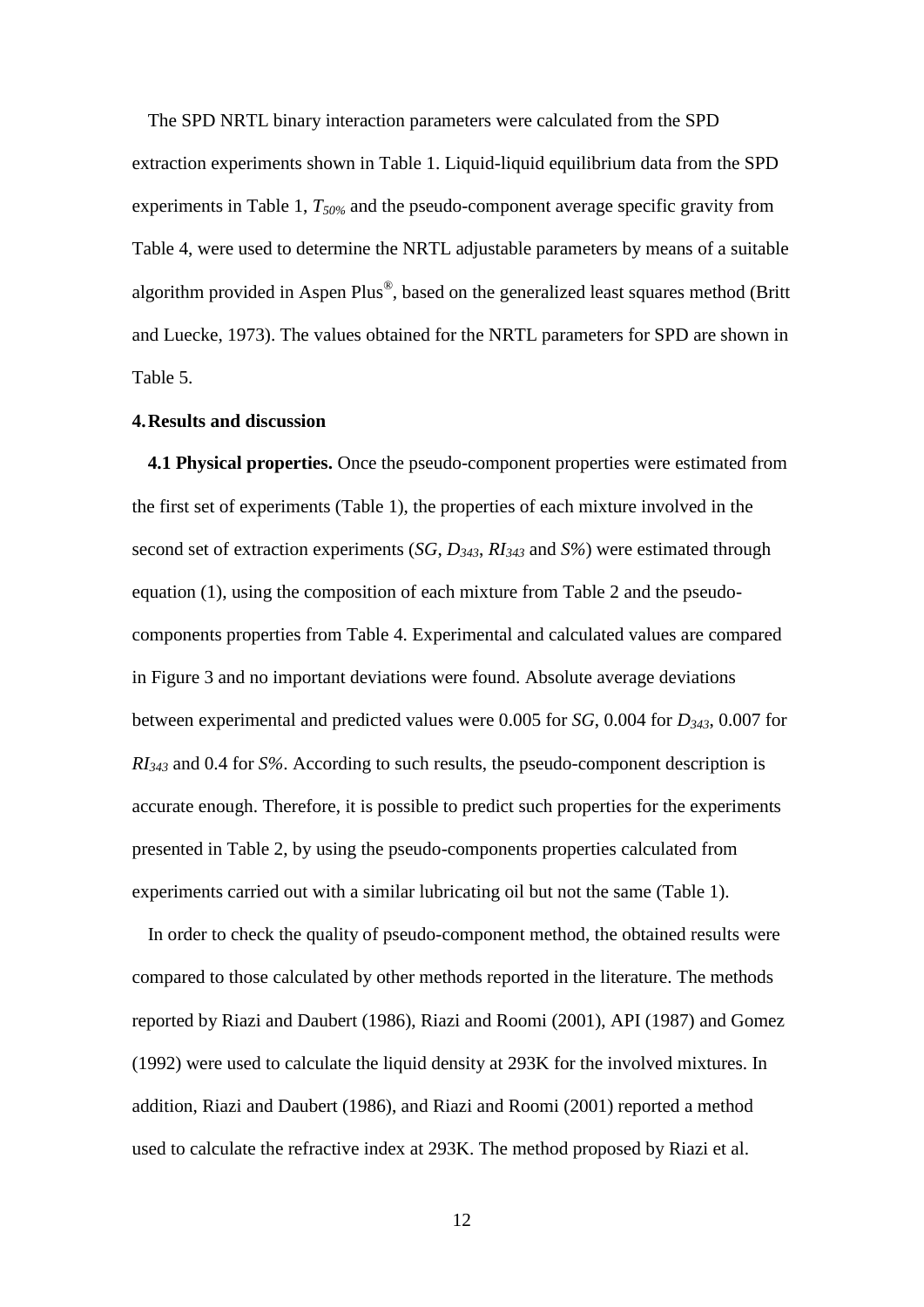(1999) allowed the estimation of the sulfur content in similar mixtures to the ones here reported. All these methods require the average boiling point of the mixture obtained from the ASTM D86 distillation curve. In this study, the distillation curve for each fraction was experimentally determined following the ASTM D2887 standard test method and presented in Table 3. Such curves were converted to ASTM D86 by using the method proposed by Daubert (1994) and the average boiling point for each fraction was calculated following the procedure 2B1.1 proposed by API (API, 1987). Table 6 shows the average boiling point  $(T)$ , the liquid density and the refractive index at 293K (*D<sup>293</sup>* and *RI293*, respectively) and the sulfur content (*S%*) for each mixture calculated by the methods mentioned before. Such results and those ones obtained by the pseudocomponent method were compared to the experimental values as shown in Figure 4. *D<sup>293</sup>* values for the method reported here were obtained from *D<sup>343</sup>* calculated ones by using a relation between densities at different temperatures (Peña, 2000). *RI<sup>293</sup>* calculated values for the pseudo-component method were obtained according to the following expression (Altgelt and Boduszynski, 1994):

$$
RI_{T_1} = RI_{T_2} + 0.0004 \cdot \Delta T \tag{8}
$$

where  $T_1 = 293K$  and  $T_2 = 343K$ .

The predictions for *D<sup>293</sup>* by the methods proposed by Riazi-Daubert, Riazi-Roomi, and API give very similar values, underestimating slightly such property for the mixtures. On the contrary, the method proposed by Gomez and the one reported here based on the pseudo-component properties provide accurate predictions, showing no systematic deviations. Such methods consider the nature of the mixture by using the Watson factor (Gomez) or the composition in saturates, aromatics and polars (pseudocomponent method). Therefore, the nature of the mixture must be considered to improve the prediction of the density for petroleum fractions as reported by Gomez (1992).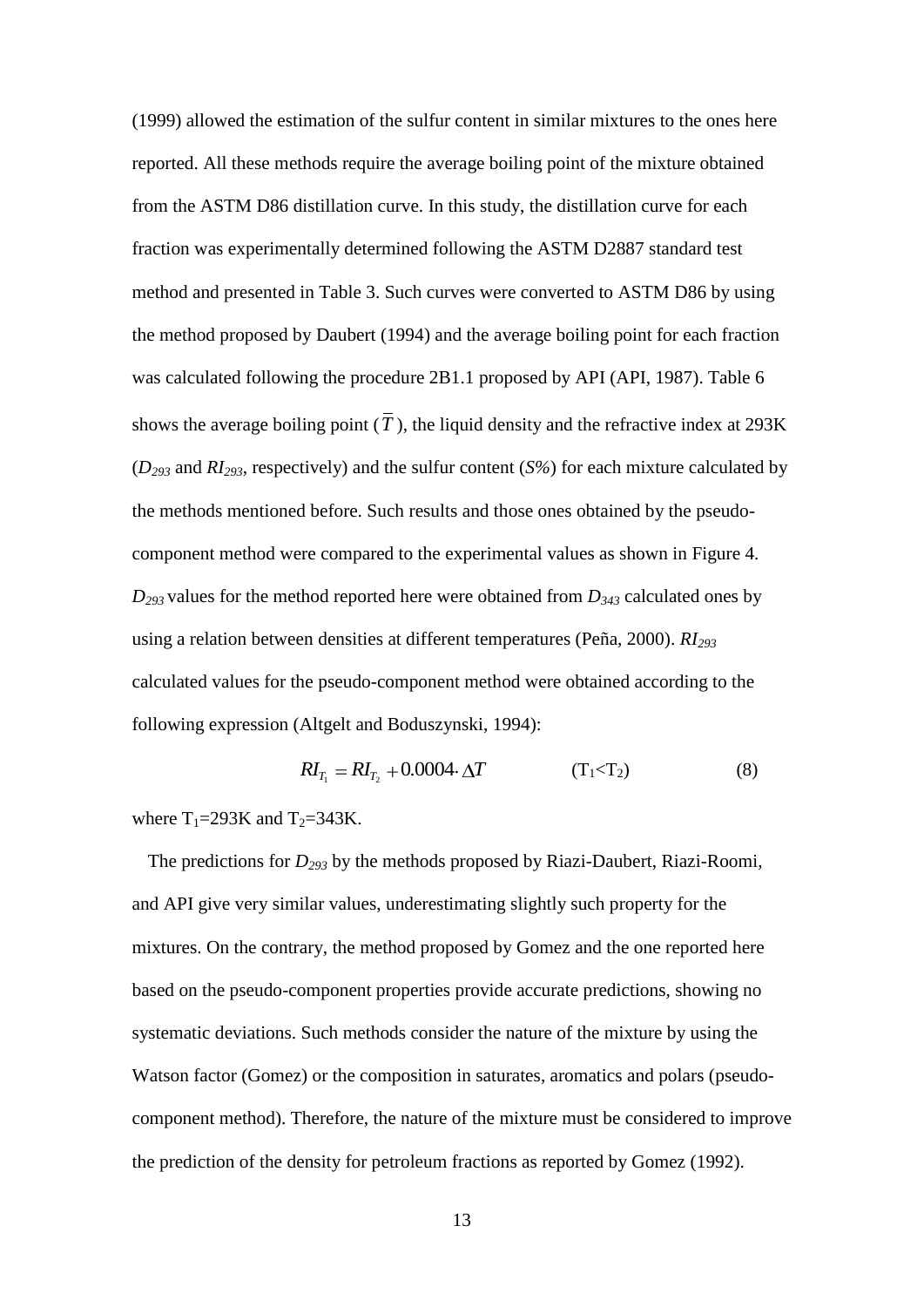Similar results were obtained for the predictions of *RI<sup>293</sup>* as it can be seen in Figure 4. The methods proposed by Riazi-Daubert and Riazi-Roomi underestimate the experimental values. However, no systematic deviations were found by using the method based on pseudo-components. The sulfur content can be estimated by both the method proposed by Riazi et al. and the one here reported, obtaining in all cases a good agreement with the experimental values.

To check the accuracy of the methods considered in this work, the absolute average deviation was calculated and shown in Table 7 for the prediction of the studied properties. According to such results, both the method proposed by Gomez ( $\bar{\epsilon} = 0.003$ ) and that based on pseudo-components ( $\epsilon = 0.004$ ) can be used to properly calculate the *D<sup>293</sup>* for the involved mixtures. The obtained deviations for the *RI<sup>293</sup>* values reveal that all methods provide similar deviations, although those proposed by Riazi-Daubert and Riazi-Roomi underestimate the true values. On the contrary, the pseudo-component method shows a some higher deviation (0.007), but no systematic deviations are observed. Finally, the sulfur content of the involved mixtures could be similarly predicted by both the method proposed by Riazi et al. ( $\varepsilon = 0.4$ ) and that one based on the pseudo-component properties ( $\epsilon = 0.4$ ). Obtained results confirm the suitability of the pseudo-component method to predict properties (density, refractive index and sulfur content) not only for heavy lubricating oils (van Grieken et al., 2005), but also for light ones. In addition, the method reported here is more flexible than the other ones, since it allows to predict not only one property, but several ones. The pseudo-component method is easier to apply than the others checked in this study, because fewer calculations and correlations are needed.

**4.2 Extraction model.** To check the quality of the application of NRTL model for SPD+furfural mixtures, the experimental conditions presented in Table 2 were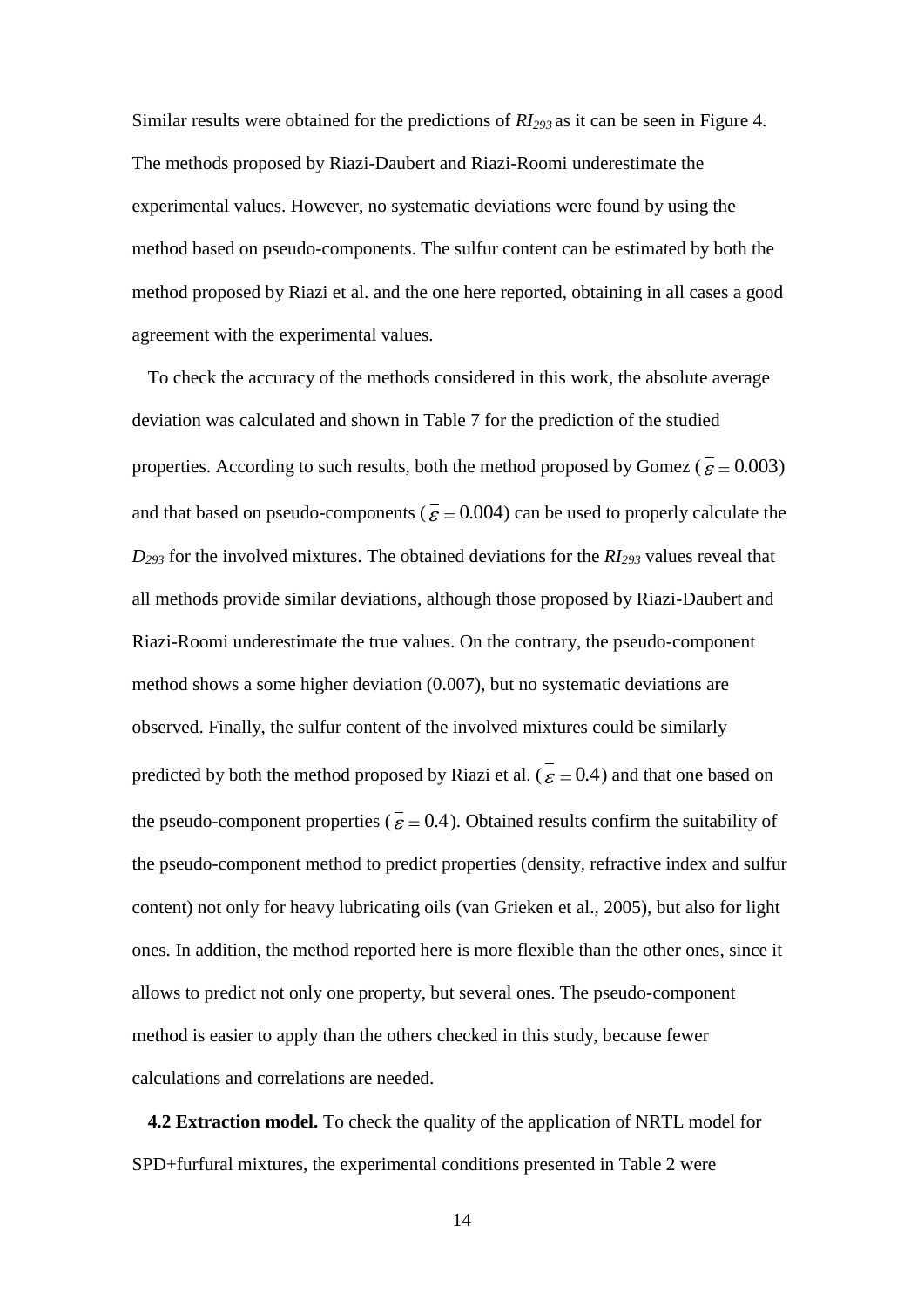simulated by a single stage decanter. The simulation was performed with a commercial simulator, Aspen Plus<sup>®</sup>, using the average boiling temperature  $(T_{50\%})$ , the specific gravity of each pseudo-component presented in Table 4 and the NRTL parameters previously obtained and shown in Table 5. The simulation results for SPD extraction experiments (extraction yields, furfural content, composition and physical properties for each mixture) are presented in Table 8. Experimental and predicted values for SPD extraction yields and furfural content are compared in Figure 5. Predicted yields are in good agreement to experimental values obtained in this work, confirming the expected distribution of phases. Thus, at lowest temperature and solvent/feed ratio, a raffinate yield of 85.4% was predicted, which compares favorably with the 80.9% experimentally obtained. At higher temperature and furfural/feed ratio, species undergo larger dissolution, which makes the yield of raffinate decrease. Thus, a yield of 24.7% was predicted, which again shows a good concordance with the 25.3% experimentally obtained. In order to determine the accuracy of the predictions of the extraction yields, absolute average deviation was calculated, obtaining a value of 2.2%. The content of furfural in raffinates and extracts is an important information and a good agreement was found between experimental and predicted values as it is shown in Figure 5. Absolute average deviations of 1.3% and 2.2% were obtained for raffinates and extracts, respectively. Figure 6 shows the comparison between experimental and predicted compositions of the involved mixtures (feed, raffinates and extracts). As it is shown, no important deviations were found, obtaining absolute average deviations of 3.1% for saturates, 2.9% for aromatics and 0.4% for polars. Such values are all within the limits of reproducibility established by the ASTM D2007 standard test method.

The studied properties (*SG*, *D343*, *RI<sup>343</sup>* and *S%*) were calculated by using expression (1), taking into account the average properties of each pseudo-component from Table 4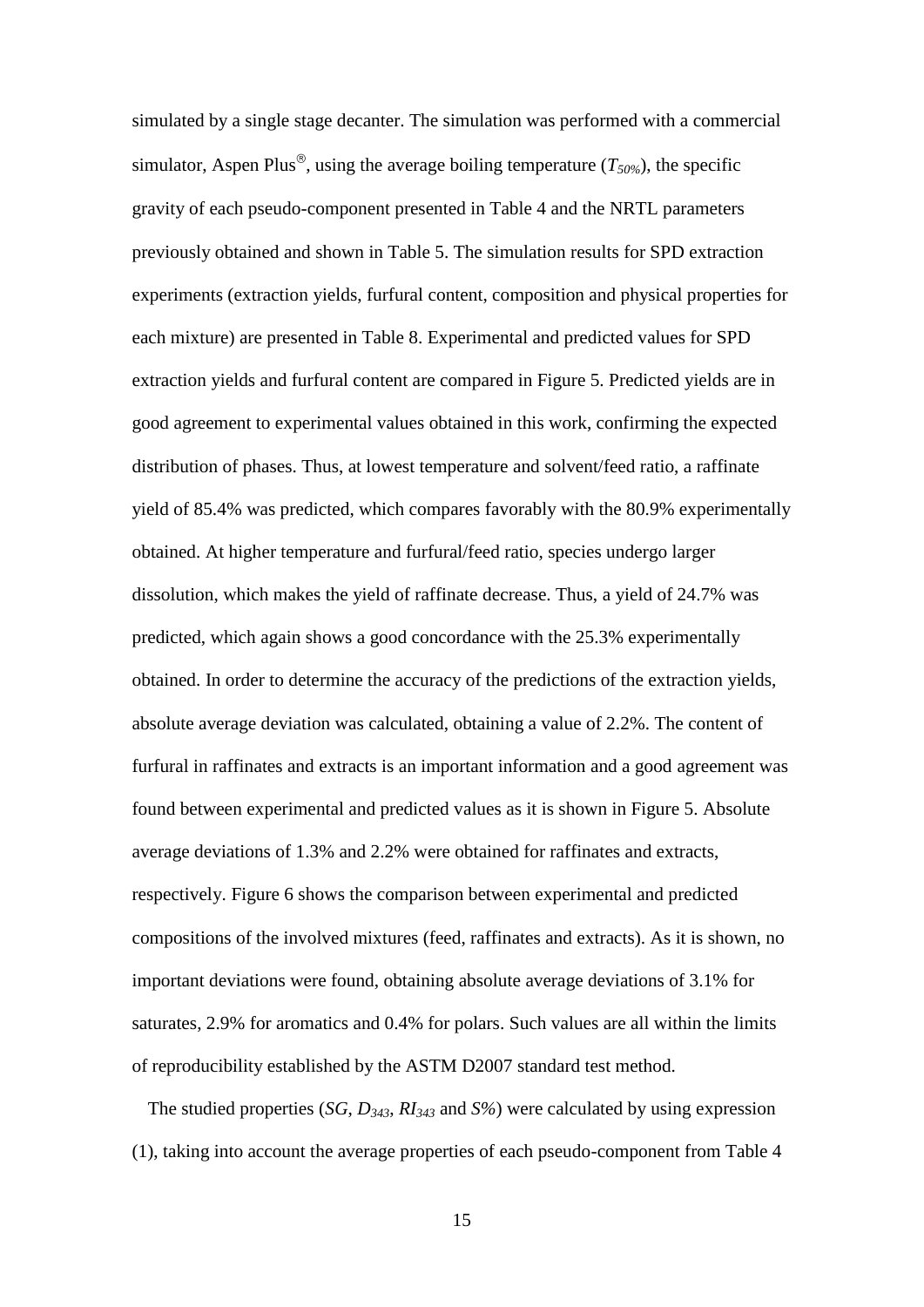and the predicted compositions listed in Table 8. Experimental and predicted properties of each mixture (feed, raffinates and extracts) are compared in Figure 7. A good agreement between experimental and predicted values was found in all cases. Absolute average deviations were calculated, obtaining 0.007 for *SG*, 0.005 for *D343*, 0.004 for *RI<sup>343</sup>* and 0.5 for *S%*. According to these results, the model accurately predicts the selected properties for the studied mixtures.

There is a limitation in the application of the model as indicated previously (van Grieken et al., 2005) for the system furfural+HND lubricating oils. Such limitation was also found for the system furfural+SPD lubricating oil. Thus, the experiment carried out at highest temperature and furfural/feed ratio could not be simulated because the system is near the miscibility region. For that reason, no accurate predictions are obtained in these conditions. However, this limitation is not a big model lack because in the practice these severe conditions are not very usual.

## **5.Conclusions**

The experimental results obtained in this work confirm that aromatics extraction could be enhanced by increasing the furfural/feed ratio, although it is limited in the practice. Similarly, temperature must be a compromise between solubility of species and solvent selectivity.

A method based on pseudo-component properties, can be successfully used to predict properties of different mixtures (feed, raffinates and extracts) from light vacuum distillates (SPD). In this work, good description of specific gravity, liquid density and refractive index at 343K and sulfur content was obtained. Such method exhibits similar or even higher accuracy than other reported in the literature. Obtained results confirm the suitability of the proposed method to predict not only one property (as the other methods checked) but several ones, which makes the calculations easier.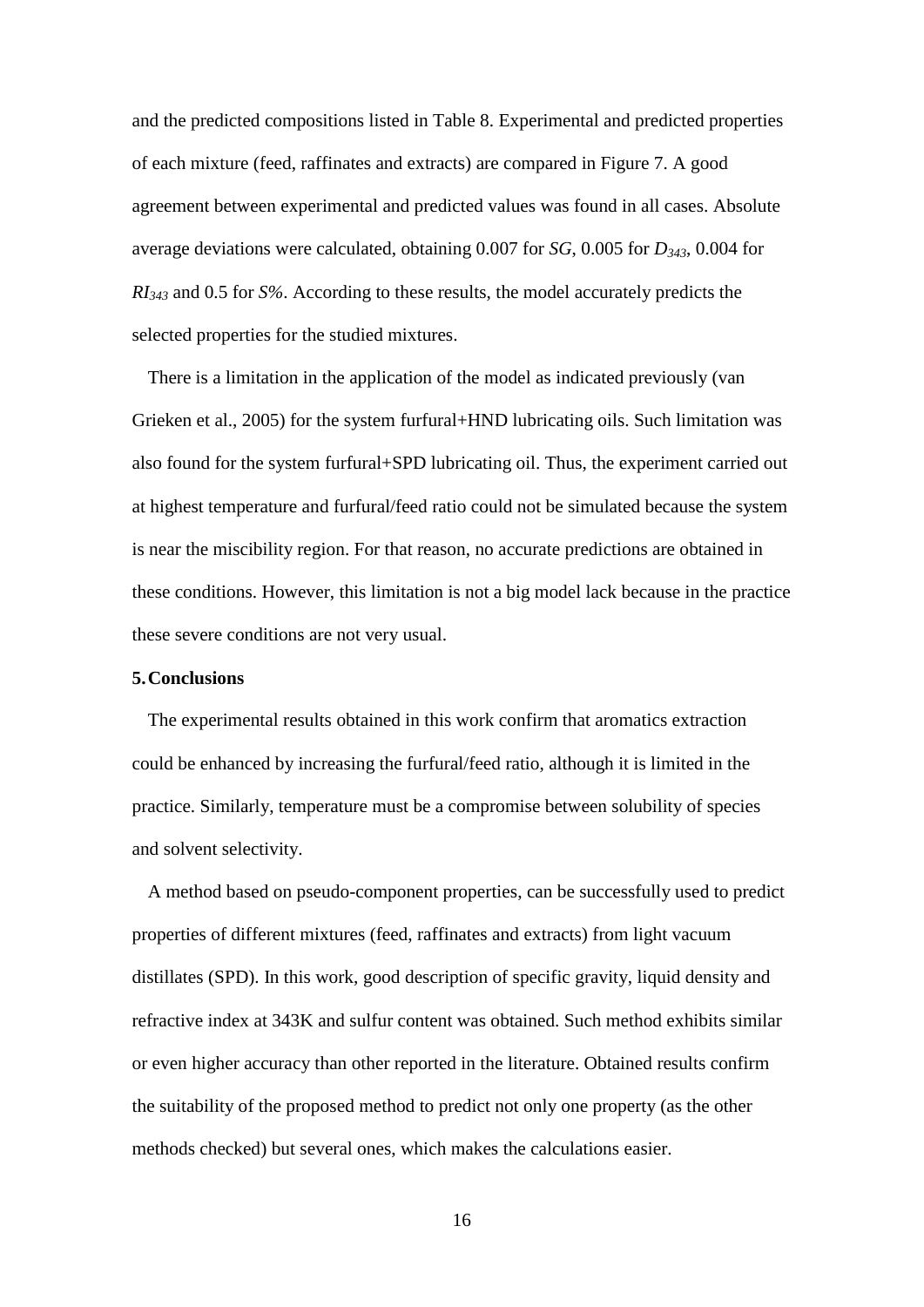The extraction operation can be described using Aspen Plus® with the pseudocomponents properties and NRTL parameters calculated from experimental data. Thus, in this work, no important deviations were found when predicting extraction yields  $\overline{c} = 2.2\%$ ), furfural content  $\overline{c} = 1.3\%$  and 2.2% for raffinates and extracts, respectively) and compositions ( $\overline{\epsilon}$  = 3.1%, 2.9% and 0.4% for saturates, aromatics and polars, respectively). In addition, properties such as specific gravity, liquid density and refractive index at 343K and sulfur content of involved mixtures can be calculated, obtaining no remarkable deviations (0.007, 0.005, 0.004 and 0.5, respectively).

# **Acknowledgements**

The authors thank REPSOL-YPF for providing the lubricant oil samples used in this work.

# **Nomenclature**

Symbols

D293: Liquid density at 293K, g/ml

D343: Liquid density at 343K, g/ml

E: Extract

f: Furfural

F: Objective function

G: NRTL interaction parameter given by eq. 6

P: Studied property such as density, specific gravity or refractive index

*P* : Average property.

R: Raffinate

RI293: Refractive index at 293K

RI343: Refractive index at 343K

SG: Specific gravity at 288K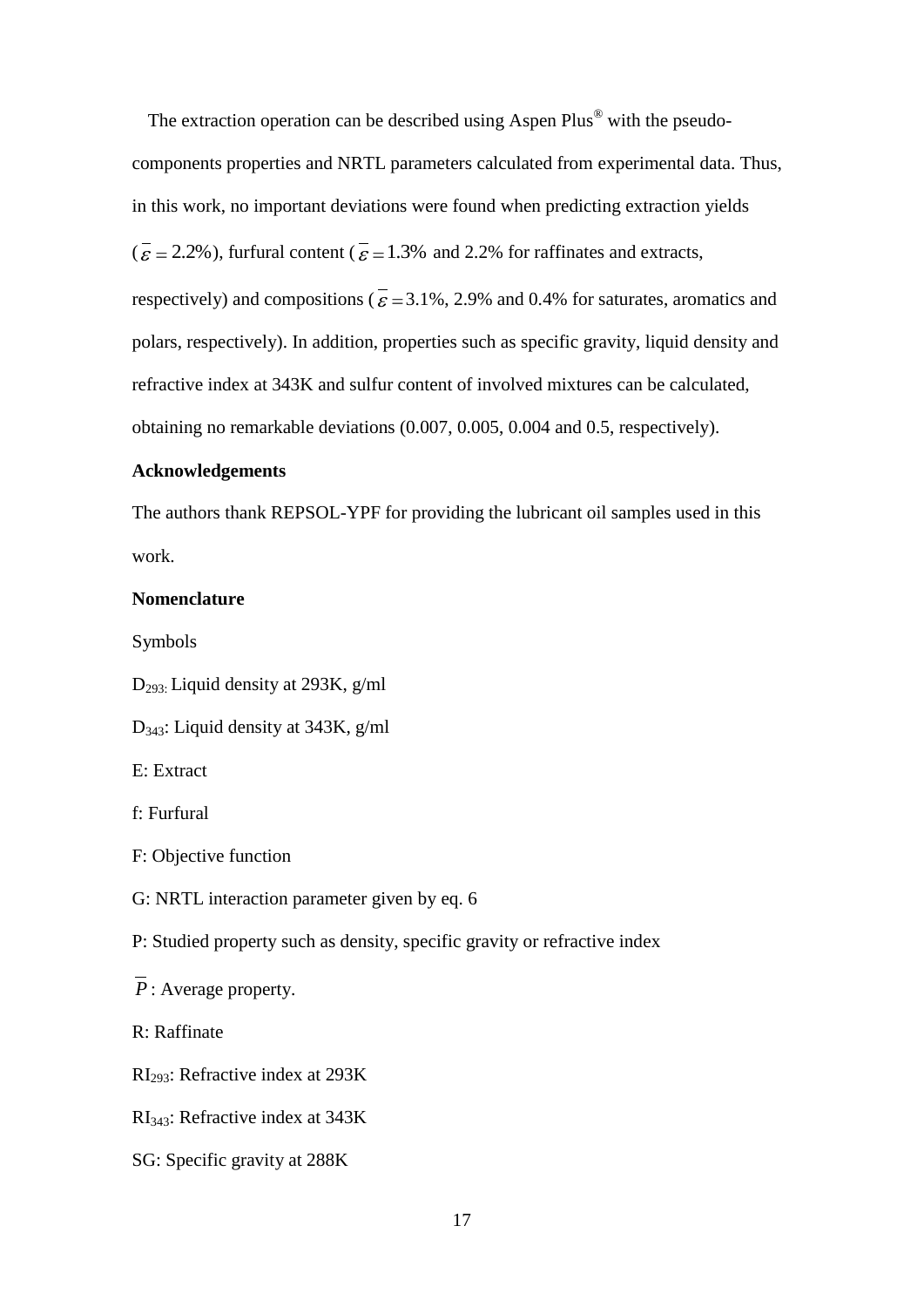- S%: Sulphur content, w%
- Text: Temperature of extraction, K
- $\overline{T}$ : Average boiling point, K.
- T50%: Average boiling point of the feed lubricating oil, K
- v/v: volume/volume
- w/w: weight/weight
- X: Composition, w%
- x: Molar fraction.
- γi: Activity coefficient of component i
- $\alpha$ , a, b: NRTL interaction parameters
- : NRTL interaction parameter given by eq. 8

Subscripts

A: Aromatics

i, j, k, m: Component i, j k or m.

P: Polars

S: Saturates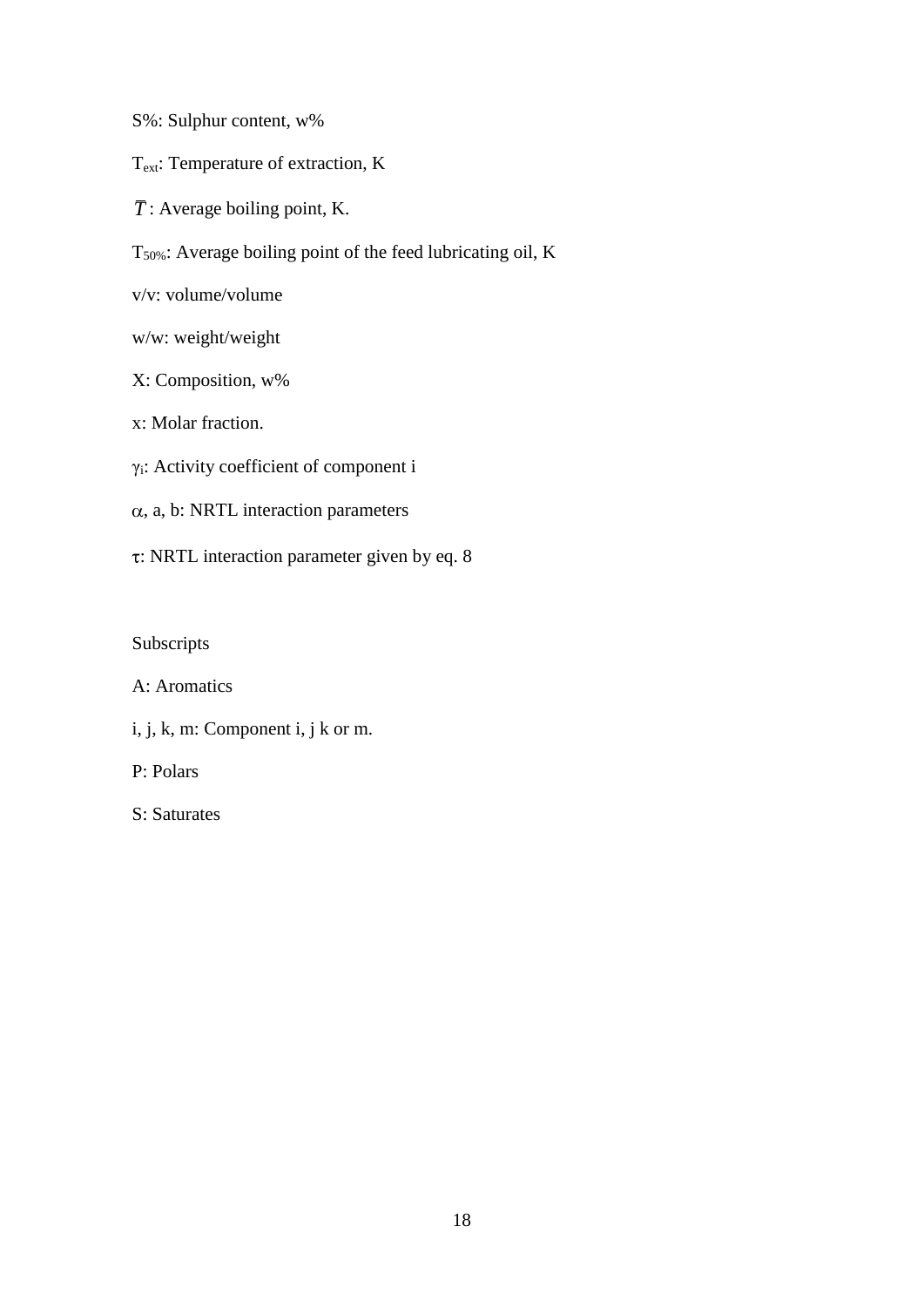# **References**

Altgelt, K. H., Boduszynski, M. H. (1994). Composition and analysis of heavy petroleum fractions; Marcel Dekker, New York, pp. 107-128.

API Technical Data Book (1987). Characterization of hydrocarbons, Pennsylvania, p.11-12.

API Technical Data Book (1987). Characterization of hydrocarbons, Pennsylvania, p.25-27.

ASTM Annual Book of Standards, (2003). American Society for Testing and Materials Volume 5, West Conshohocken (Pennsylvania).

Briesen, H., Marquardt, W., (2004). New approach to refinery process simulation with adaptive composition representation. AIChE Journal, 50, 633-645.

Britt, H. I., Luecke, R. H., (1973). The estimation of parameters in nonlinear, implicit model. Technometrics, 15, 259-70.

Daubert, T. E., (1994). Petroleum fraction distillation interconversion. Hydrocarbon Processing, 75-78.

De Lucas, A., Rodríguez, L., Sánchez, P., Carnicer, A., (1993). Extraction of aromatic compounds from heavy neutral distillate lubricating oils by using Furfural. Separation Science and Technology, 28, 2465-2477.

Demirel, Y., Gecegörmez, H., (1991). Simultaneous representation of excess enthalpy and vapor-liquid equilibrium data by the NRTL and UNIQUAC models. Fluid Phase Equilibria, 65, 111-133.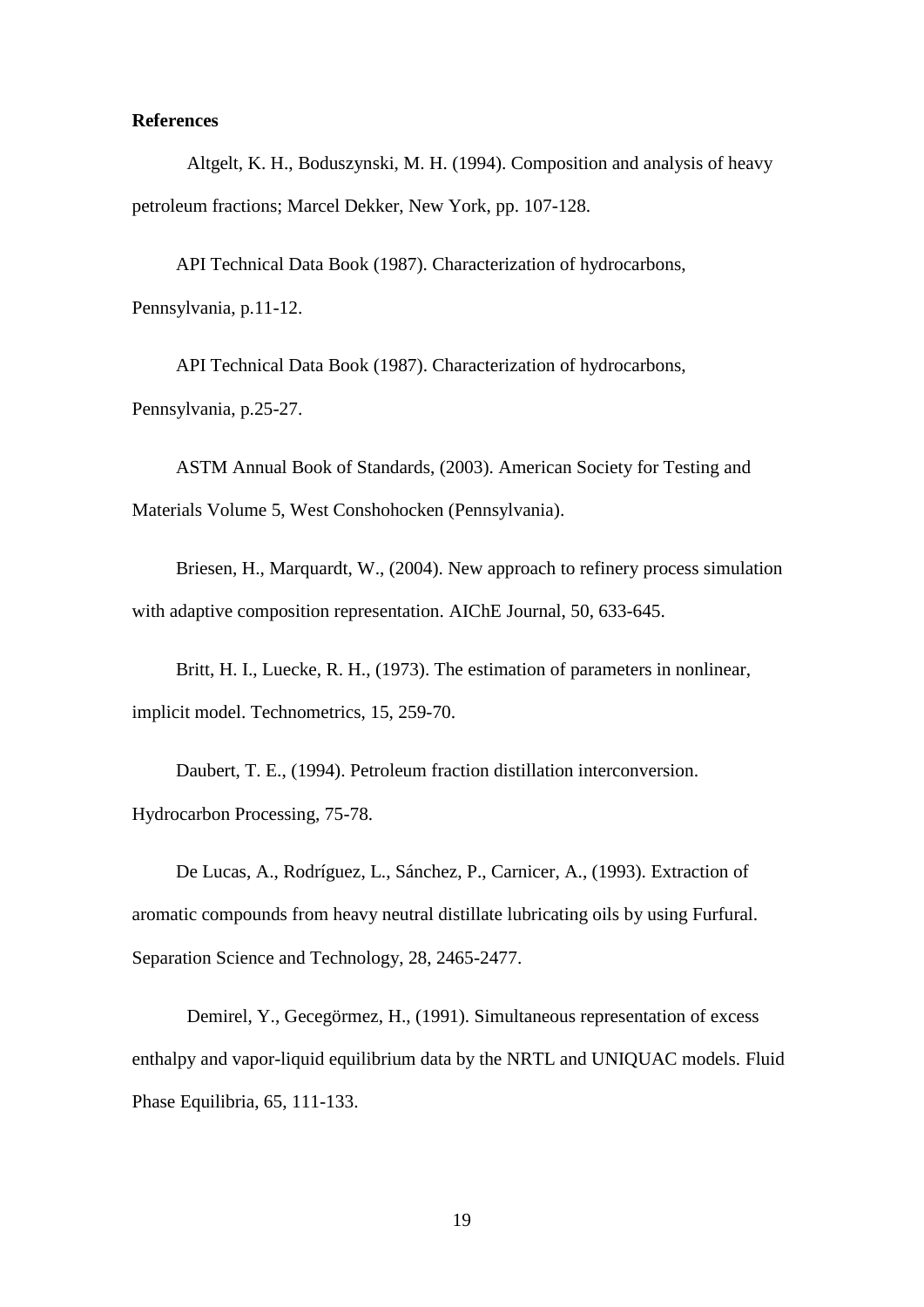Gomez, J. V., (1989). New correlation predicts density of petroleum fractions. Oil & Gas Journal, 90, 49-52.

Hariu, O. H., Sage, R., C., (1969). Crude split figured by computer. Hydrocarbon Processing, 48, 4, 143-148.

Letcher, T.M., Zondi, S., Naicker, K., (2003). Liquid-liquid equilibria for mixtures of (Furfural+an aromatic hydrocarbon+an alkane) at T=298.15K. Journal of Chemical and Engineering Data, 48, 23-28.

Morawski, P., Letcher, T. M., Naicker, P. K., Domanska, U., (2003). Liquidliquid equilibria for mixtures of (Furfural  $+$  a chlorinated aromatic compound  $+$  an alkane) at  $T = 298.15$  K. Journal of Chemical and Engineering Data, 48, 822-826.

Moreno, J. M. Private communication, 1992.

Peña, J. L. Private Communication, 2000.

Poling, B. E., Prausnitz, J. M., O` Connell, J. P., (2001). The Properties of Gases and Liquids, McGraw Hill, New York.

Prausnitz, J. M., Lichtenthaler, R. N. De Azevedo, E. G., (2000). Molecular Thermodynamics of Fluid-Phase Equilibria, Prentice-Hall, New Jersey.

Raal, J. D., Mühlbauer, A. L., (1998). Phase Equilibria*.* Measurement and Computation*;* Taylor and Francis, Washington.

Rahman, M., Mikitenko, P., Asselineau, L., (1984). Solvent extraction of aromatics from middle distillates. Chemical Engineering Science, 39, 1543-1558.

Renon, H., Prausnitz, J. M., (1968). Local compositions in thermodynamic excess functions for liquid mixtures. AIChE Journal, 14, 135-144.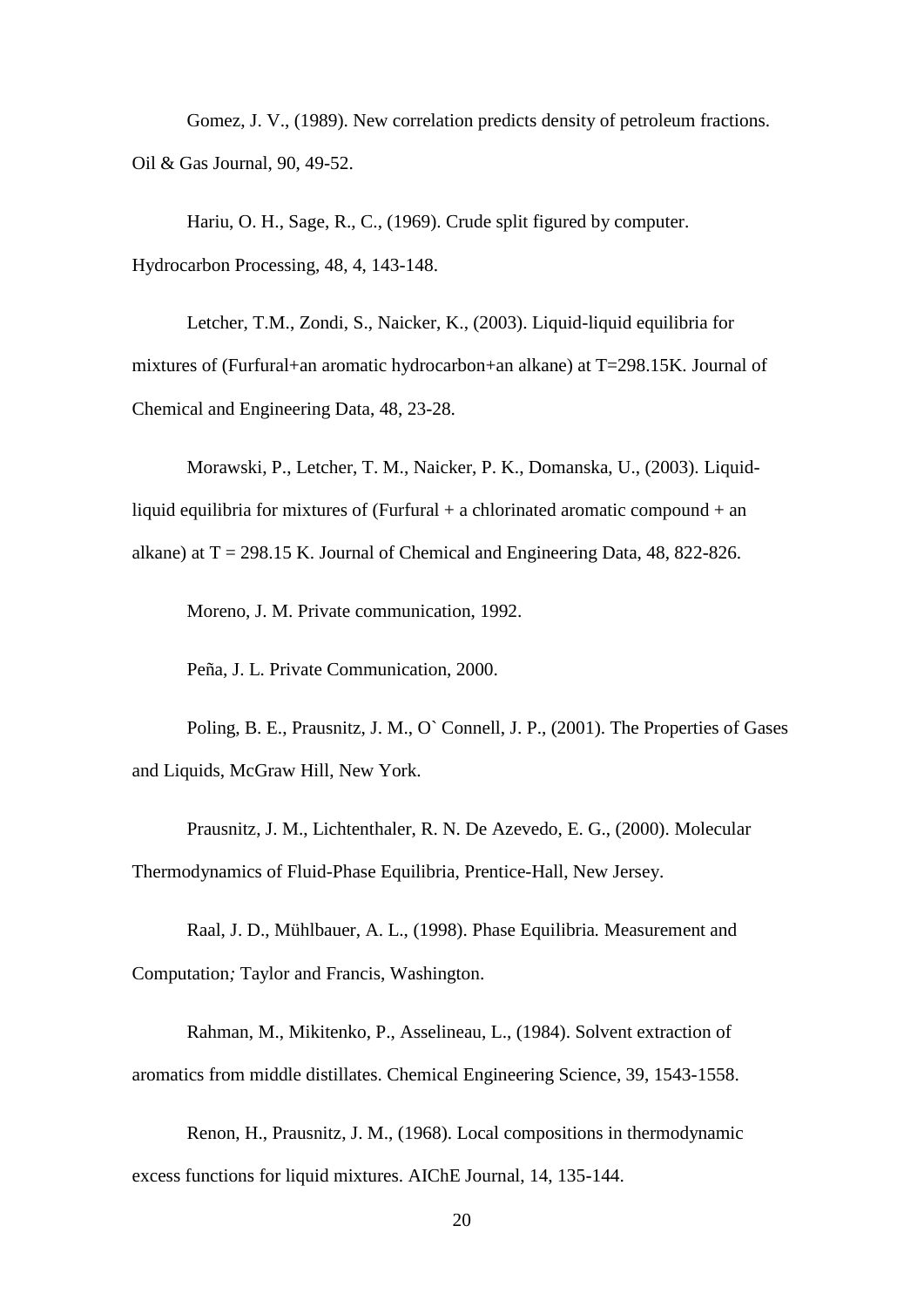Riazi, M. R., Daubert, T. E., (1986). Prediction of molecular-type analysis of petroleum fractions and coal liquids. Ind. Eng. Chem. Process Des. Dev., 25, 1009- 1015.

Riazi, M. R., Nasimi, N., Roomi, Y. A., (1999). Estimation of sulfur content of petroleum Products and crude oils. Industrial and Engineering Chemistry Research, 38, 4507-4512.

Riazi, M. R. Roomi, Y. A., (2001). Use of the refractive index in the estimation of thermophysical properties of hydrocarbons and petroleum mixtures. Industrial and Engineering Chemistry Research, 40, 1975-1984.

Riazi, M. R. (2005). Characterization and properties of petroleum fractions; ASTM, West Conshohocken, pp. 30-86.

Sequeira, A. Jr. (1994). Lubricant Base Oil and Wax Processing; Marcel Dekker, New York, pp. 81-82.

Singh, H.; Kishore, K., (1978). Solvent refining of medium viscosity distillate and changes in group chemical composition. J. Appl. Chem. Biotechnol., 28, 617-625.

Vakili-Nezhaad, G. R., Modarres, H., Mansoori, G. A., (1999). Solvent extraction of aromatic components from lube-oil cut by n-methylpyrrolidone (NMP). Chemical Engineering and Technology, 22, 847-853.

Van Grieken, R., Coto, B., Romero, E., Espada, J.J., (2005). Liquid-liquid equilibrium in the system Furfural+heavy neutral distillate. Industrial and Engineering Chemistry Research, 44, 21, 8106-8112.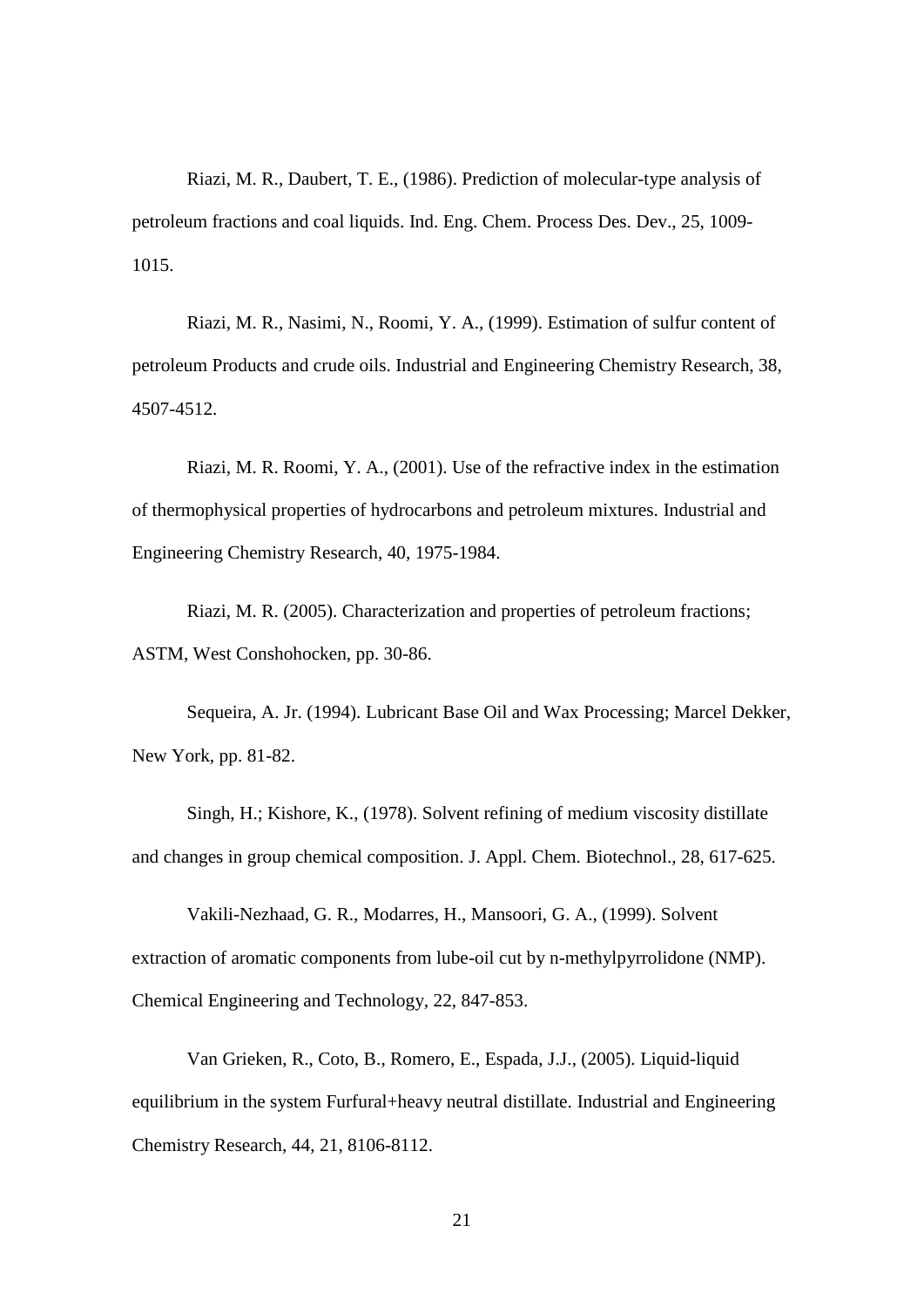**Table captions**

**Table 1. Experimental results for the first set of SPD extractions.**

**Table 2.Experimental results for the second set of extractions of SPD.**

**Table 3.Simulated distillation for the second set of SPD extractions.**

**Table 4.SPD pseudo-components properties.**

**Table 5.NRTL binary interaction parameters for furfural+SPD system.**

**Table 6.Calculated values for properties obtained by different methods.**

**Table 7. Obtained deviations for the different methods.**

**Table 8.Simulation results of SPD extraction experiments.**